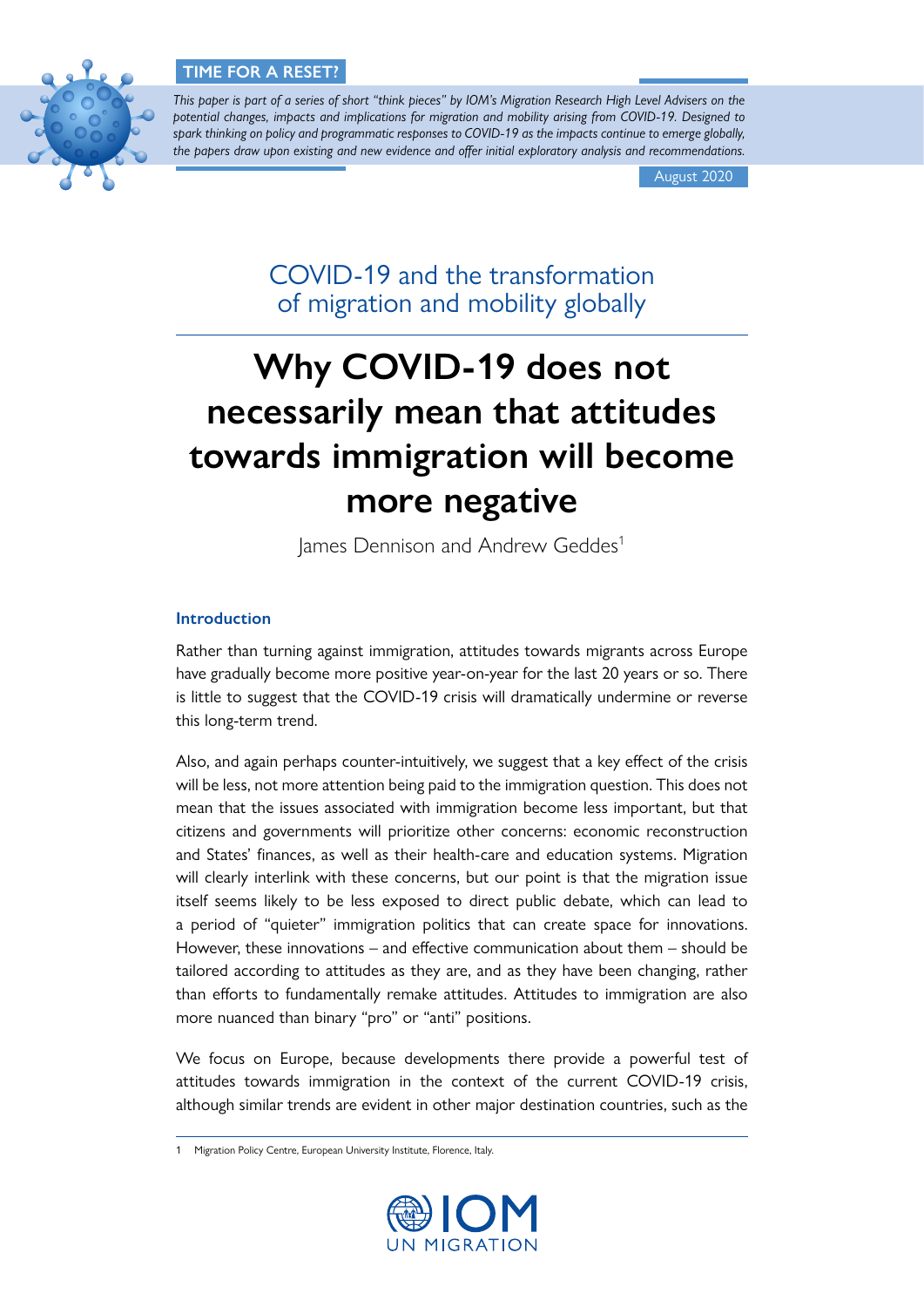

Why COVID-19 does not necessarily mean that attitudes towards immigration will become more negative

**PAGE 2**

United States of America.<sup>2</sup> Indeed, looking at how previous recent crises affected attitudes to immigration provides immediate grounds to doubt that the COVID-19 crisis will necessarily lead to increased anti-immigration sentiment. European countries experienced powerful shockwaves after the 2008 global financial crisis and, perhaps even more relevantly, the so-called migration crisis after 2015. Yet, following both the 2008 and 2015 crises, attitudes towards immigration maintained their favourable direction.

### **The drivers of attitudes**

At first glance, these might seem improbable assertions about the effects of the pandemic: more favourable attitudes and less direct political attention to immigration. After all, a devastating global pandemic could trigger some of the psychological predispositions that have been associated with anti-immigration attitudes, such as valuing security and personal safety,<sup>3</sup> or having a moral foundation based on authority and in-group loyalty.<sup>4</sup> Gamlen observes that during times of crisis, immigrants are often used as scapegoats, and asserts that anti-immigration sentiment is on the rise.<sup>5</sup> However, we can also observe that the pandemic has unlocked conflicting tendencies: citizens in locked-down countries have seen daily news coverage showing migrants playing a disproportionate role in overstretched health-care provision, as well as everything from agricultural work to restaurant delivery.

To unravel and make sense of these potentially contradictory forces, we must first consider how attitudes towards immigration are formed, and then draw from data on attitudes in Europe to look at how they have been changing and why.

To begin with, we look at the underlying factors that shape attitudes towards immigration. Decades of scientific research has shown the importance of early life experience in the formation of social and political attitudes,<sup>6</sup> with a particularly key role played by the experience of education. Once established, attitudes can be resistant to change and also become an important aspect of a person's identity to which he or she feels an emotional attachment. Telling people that they are wrong, that they are mistaken, do not understand or are ignorant, can be counterproductive and harden views. Similarly, communicating in ways that could be seen as naturalizing or even seeking to impose particular perspectives, values and worldviews on people who do not share such a value orientation are also likely to be counterproductive. People who hold more progressive and cosmopolitan worldviews and those who hold more conservative worldviews may well talk past each other on the immigration issue, fuelling polarization.

<sup>2</sup> Gonzalez-Barrera and Connor, 2019.

<sup>3</sup> Davidov et al., 2008.

<sup>4</sup> Day et al., 2014.

<sup>5</sup> Gamlen, 2020.

<sup>6</sup> See for example, McLaren et al., 2020.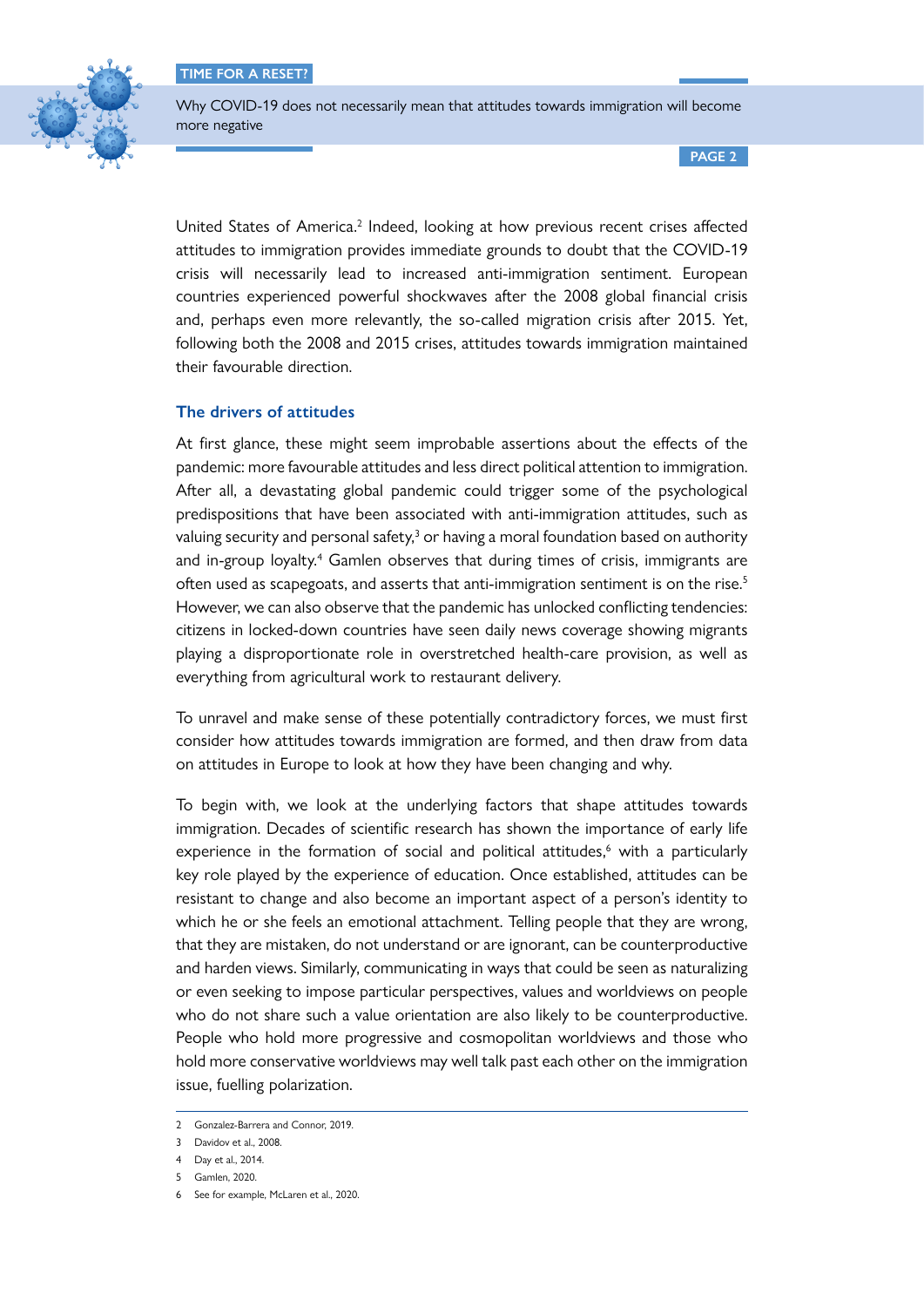

Why COVID-19 does not necessarily mean that attitudes towards immigration will become more negative

**PAGE 3**

We can contrast *distal* effects on attitudes that are deep rooted and difficult to shift with more immediate *proximal* effects, such as media coverage. We capture these in the "funnel of causality" below that was developed by the Observatory of Public Attitudes to Migration (OPAM) at the European University Institute. As can be seen, distal factors to the left of the diagram are strong, stable and likely to be resistant to change. Proximal factors such as media effects are more likely to channel and potentially intensify existing views and beliefs than to change them.





*Source:* OPAM, 2019:31.

We now look more closely at attitudes towards immigration across Europe. The most authoritative pan-European surveys – such as the European Social Survey (ESS) between 2002 and 2018 – show that attitudes towards all types of immigration in most European countries have become markedly more positive in recent years, or at least less negative, on a range of attitudinal types, including preferences to types of immigration, perceived effects of migration and desired migration policy. Figure 2 presents data from a separate source, the Eurobarometer survey, which reaches a similar conclusion when asking two questions with respect to the European Union (EU) since 2014: "Please tell me whether each of the following statements evokes a positive or negative feeling for you. Immigration of people from outside the EU/ other EU member states." The face-to-face Eurobarometer survey has a multistage, random probability sample design, and is carried out twice yearly (and occasionally three times), with each survey having around 1,000 respondents in each of the 28 Member States.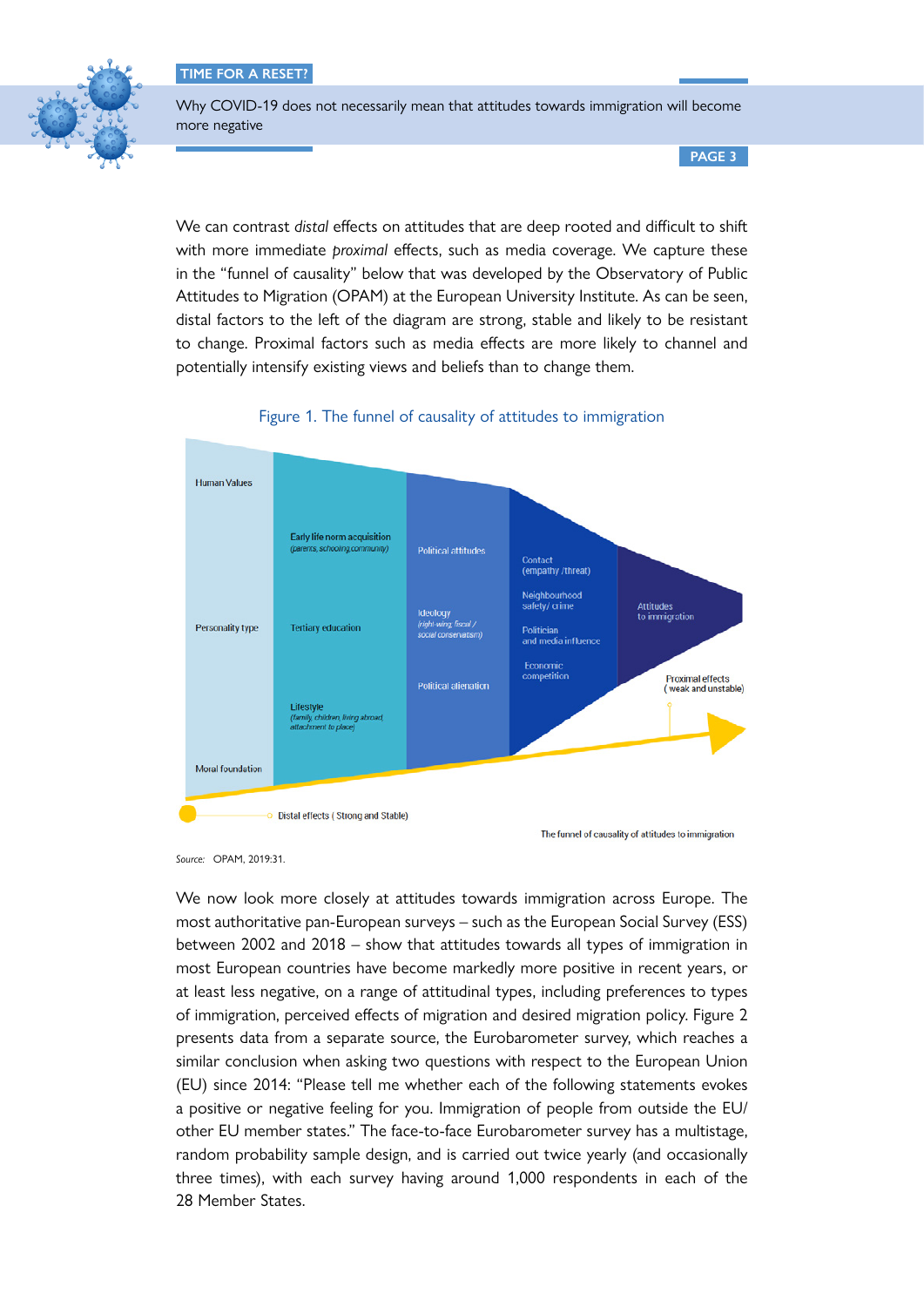

Why COVID-19 does not necessarily mean that attitudes towards immigration will become more negative

**PAGE 4**

We group the Member States largely along regional lines – North-West Europe, Southern Europe and the Central and Eastern European countries (CEECs). As we can see, there has been a consistent and considerable increase in positivity towards both types of immigration in every Member State since 2014. Though in other surveys, such as the ESS, countries such as Hungary, Poland, Italy and Austria do not demonstrate such unequivocal increases, it is highly likely that positivity is increasing across most of Europe to most types of immigration, or at least negativity is falling.





*Notes:* Net positivity is measured as the proportion answering "very negative" or "fairly negative" subtracted from the proportion answering "very positive" or "fairly positive" to the question "Please tell me whether each of the following statements evokes a positive or negative feeling for you. Immigration of people from outside the EU/other EU member states."

*Source:* European Union, n.d.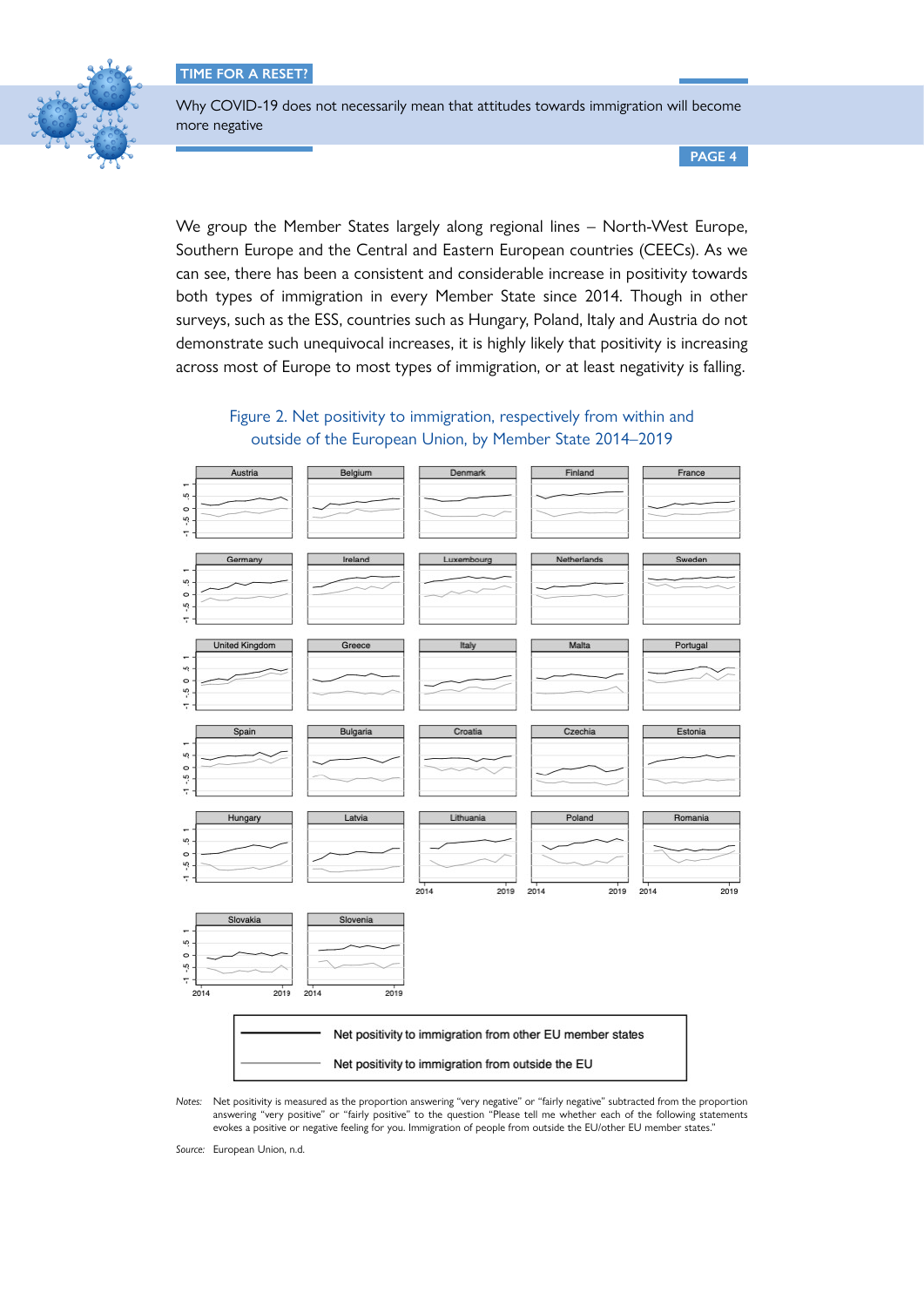

Why COVID-19 does not necessarily mean that attitudes towards immigration will become more negative

**PAGE 5**

Theoretically, this is surprising, because fundamental political attitudes, such as identifying as left- or right-wing, tend to be fairly stable across the life course,<sup>7</sup> and, at the aggregate level, across time.<sup>8</sup> What change there is often results from generational shifts, with the old dying and younger generations that were socialized in different contexts – particularly relevant, given the changes over recent generations in the heterogeneity of European societies – entering adulthood. However, attitudes towards immigration have been becoming more favourable so quickly that it seems unlikely to be *just* the result of a higher proportion of citizens who were socialized in heterogeneous contexts. It may be that people are *genuinely* changing their minds about immigration. This may be because the issue of immigration has been highly prominent and, as a result, new information has become widely available to citizens, allowing them to make more nuanced judgements. Alternatively, it could be the result of effective pro-migration strategic communication, in the wake of the initial growth of the radical right. As immigration rates fall and other issues are increasingly deemed more important, which as we explain in the next section is likely to happen, attitudes towards immigration are more likely to stabilize, or may even fall back into negativity.

#### **Issue salience**

This does leave a puzzle: how can public attitudes towards immigration become increasingly positive during the same period that voting for the radical right has increased? A key reason for this is that the rise of the radical right was not driven by a broad backlash against immigration, but by heightened concern about the issue from those opposed to immigration, particularly during and after the 2015 "migration crisis". This means that there can be opposition to immigration among specific and particular groups while, more generally, attitudes to immigration become more favourable.

As shown by Dennison and Geddes,<sup>9</sup> vote shares and opinion polling for the radical right has generally tracked the public issue salience of immigration, measured as the percentage of citizens listing the issue as one of the most important affecting their country. Dennison validated this relationship at the individual level; demonstrated a similar relationship regarding the salience of "Europe"; discounted the effects of most other issues; and also showed that the salience of immigration typically followed immigration rates.10

In figure 3, we present updated data regarding the salience of immigration, as well as two now-prescient issues, because of the COVID-19 pandemic: "health and social security" and "unemployment". Since 2005, the Eurobarometer survey has asked a

<sup>7</sup> See for example, Peterson et al., 2020.

<sup>8</sup> Kustov et al. 2019.

<sup>9</sup> Dennison and Geddes, 2018.

<sup>10</sup> Dennison, 2019.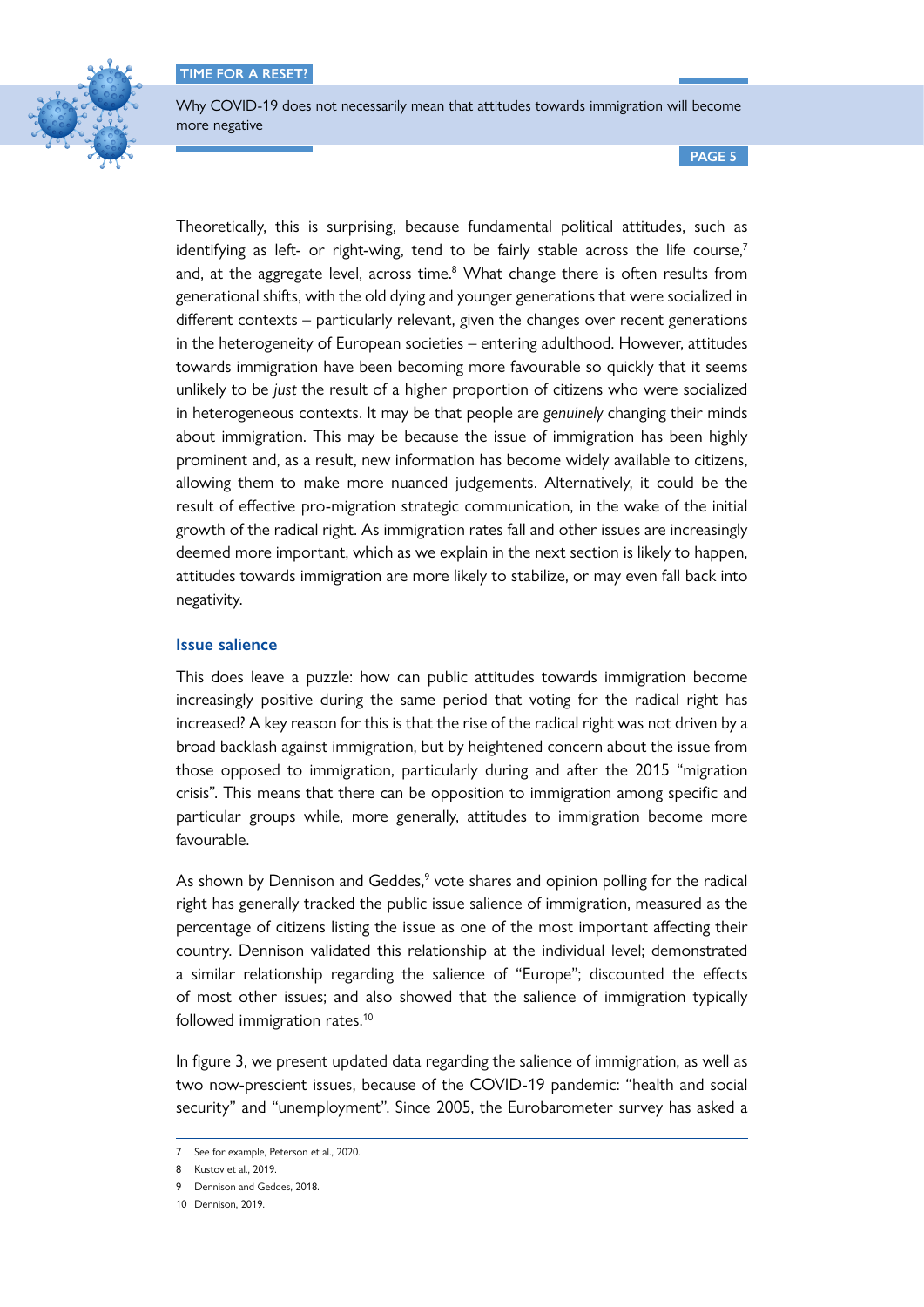

Why COVID-19 does not necessarily mean that attitudes towards immigration will become more negative

**PAGE 6**

representative sample of every country in the European Union, "What do you think are the two most important issues affecting your country?" Respondents are offered around 14 responses, which have changed occasionally over time.

In North-West Europe, with the exception of Ireland and France, immigration reached a high peak of salience around the time of the so-called migration crisis in 2015 and 2016 and has only partially declined since. In Southern Europe, as well as France and Ireland, immigration was either entirely overshadowed by the salience of unemployment, as in Portugal, or, in the cases of Greece, Italy and Spain, emerged later. In the CEECs, there tended to be a notable uptick in the salience of immigration in 2015, albeit smaller than in North-West Europe and quickly declining. Overall, the relationship between the salience of unemployment and immigration is negative, so should the former increase, we can expect the salience of immigration to fall. Notably, in almost every Member State, the salience of "health and social security" had already been increasing rapidly since 2018, prior to the COVID-19 pandemic, as both eurozone-crisis concerns about mass unemployment and post-"migration crisis" concerns fell.

## Figure 3. Proportion of Europeans naming "health and social security", "immigration" and "unemployment" as one of the two most important issues affecting their country, 2005–2019



*Source:* European Union, n.d.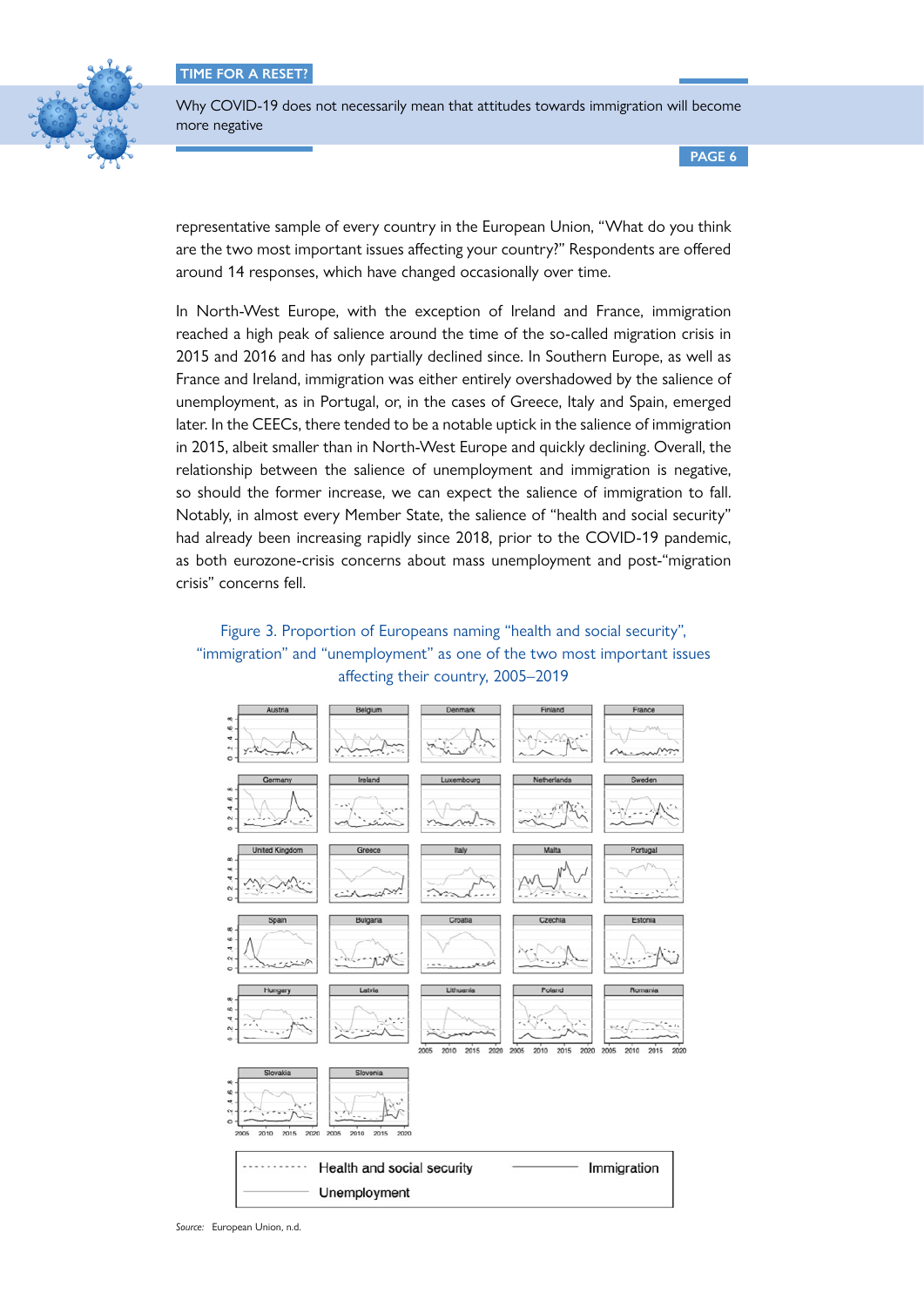

Why COVID-19 does not necessarily mean that attitudes towards immigration will become more negative

**PAGE 7**

Since the COVID-19 pandemic, national polling has already shown the salience of immigration falling rapidly, replaced by health concerns. Furthermore, immigration rates are likely to remain lower than they were prior to the pandemic, further dampening the salience of the issue.

All that being said, the pandemic and responses to it mean that economic and welfare issues will dominate the political agenda for years to come. Even if governing parties are discredited on the issues of health or economics, there is little reason to think that citizens will turn first to the radical right to pick up the pieces. Unless European radical right parties can change tack fast, their future is highly contingent on just how long the COVID-19 pandemic and responses to it dominate politics.

### **Conclusions**

Attitudes towards immigration in Europe have become more, not less favourable over the last 20 years. Even major shocks such as the 2008 financial crisis and the so-called migration crisis after 2015 did not lead to deviation from this important, long-term trend. What has changed and varied is issue salience, but the salience of the immigration issue has declined in Europe and is likely to decline further, given the need to focus on other priorities. Rather than intensifying the focus on immigration, we would expect to see "quieter" immigration politics.

It is important to understand attitudes as they are, as well as the key role played by issue salience in shaping political attention. Interventions – such as communications designed to flank innovations in policy and practice – should be attuned to attitudes as they are. It is unlikely, unrealistic and perhaps also vaguely sinister to think that peoples' attitudes can or should be fundamentally changed. Rather, innovative communication is more likely to be effective by addressing attitudes as they are. For example, this means thinking about ways of communicating with people holding more conservative value orientations, who may be prepared to support immigration, but are not likely to be convinced by appeals made in progressive and cosmopolitan terms.